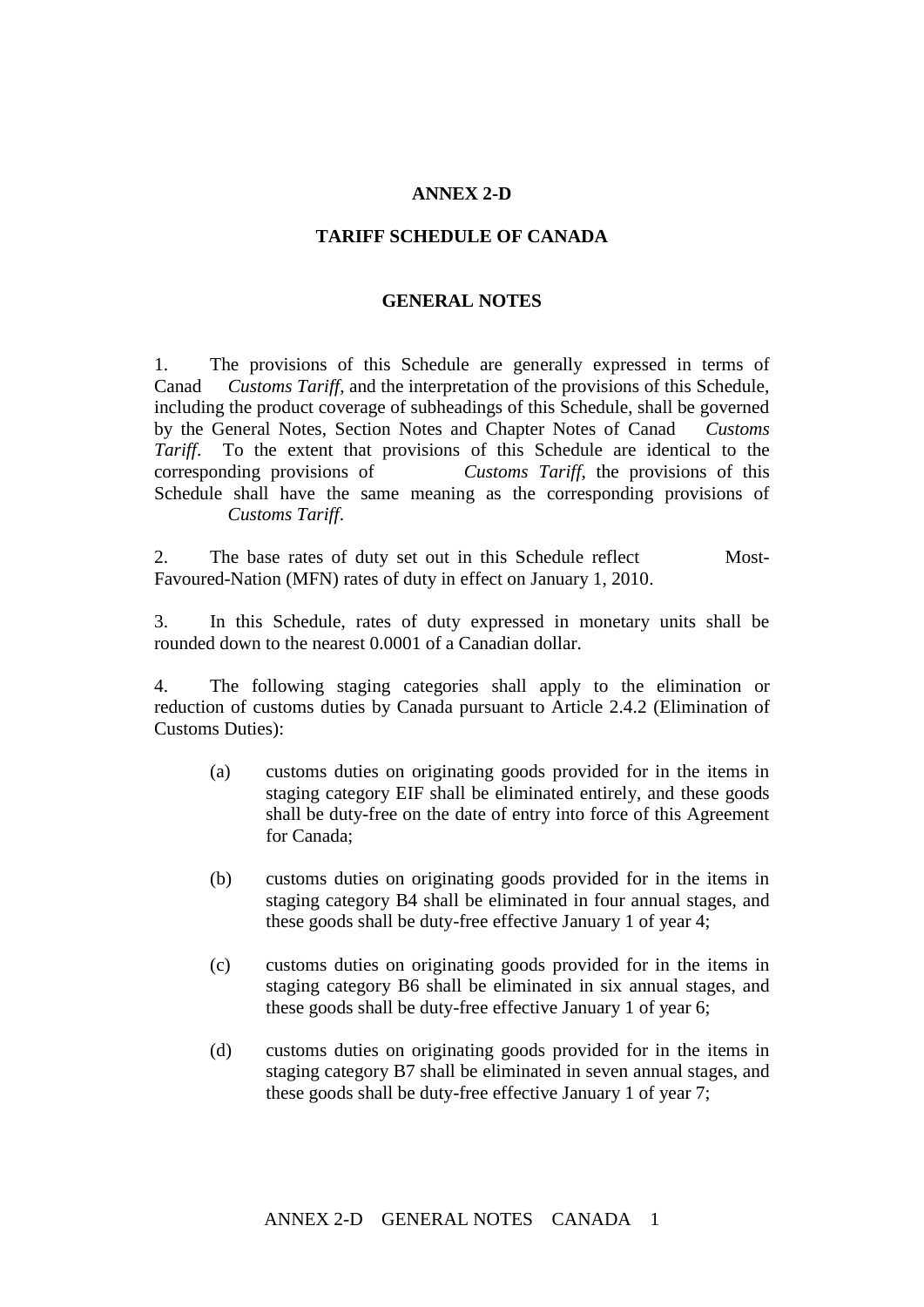- (e) customs duties on originating goods provided for in the items in staging category B11 shall be eliminated in 11 annual stages, and these goods shall be duty-free effective January 1 of year 11;
- (f) customs duties on originating goods provided for in the items in staging category CA1 shall be maintained at the base rate during year 1 through year 8, and shall be eliminated in four annual stages beginning in year 9, and these goods shall be duty-free effective January 1 of year 12;
- (g) customs duties on originating goods provided for in the items in staging category CA2 shall be reduced to one-quarter of the base rate on the date of entry into force in year 1, shall be maintained at that rate through year 11, and shall be eliminated and these goods shall be duty-free effective January 1 of year 12;
- (h) customs duties on originating goods provided for in the items in staging category CA3 shall be reduced to a rate of duty of 5.5 per cent on the date of entry into force in year 1, shall be reduced to a rate of duty of 5.0 per cent on January 1 of year 2, shall be reduced to a rate of duty of 2.5 per cent on January 1 of year 3, shall be reduced to a rate of duty of 2.0 per cent on January 1 of year